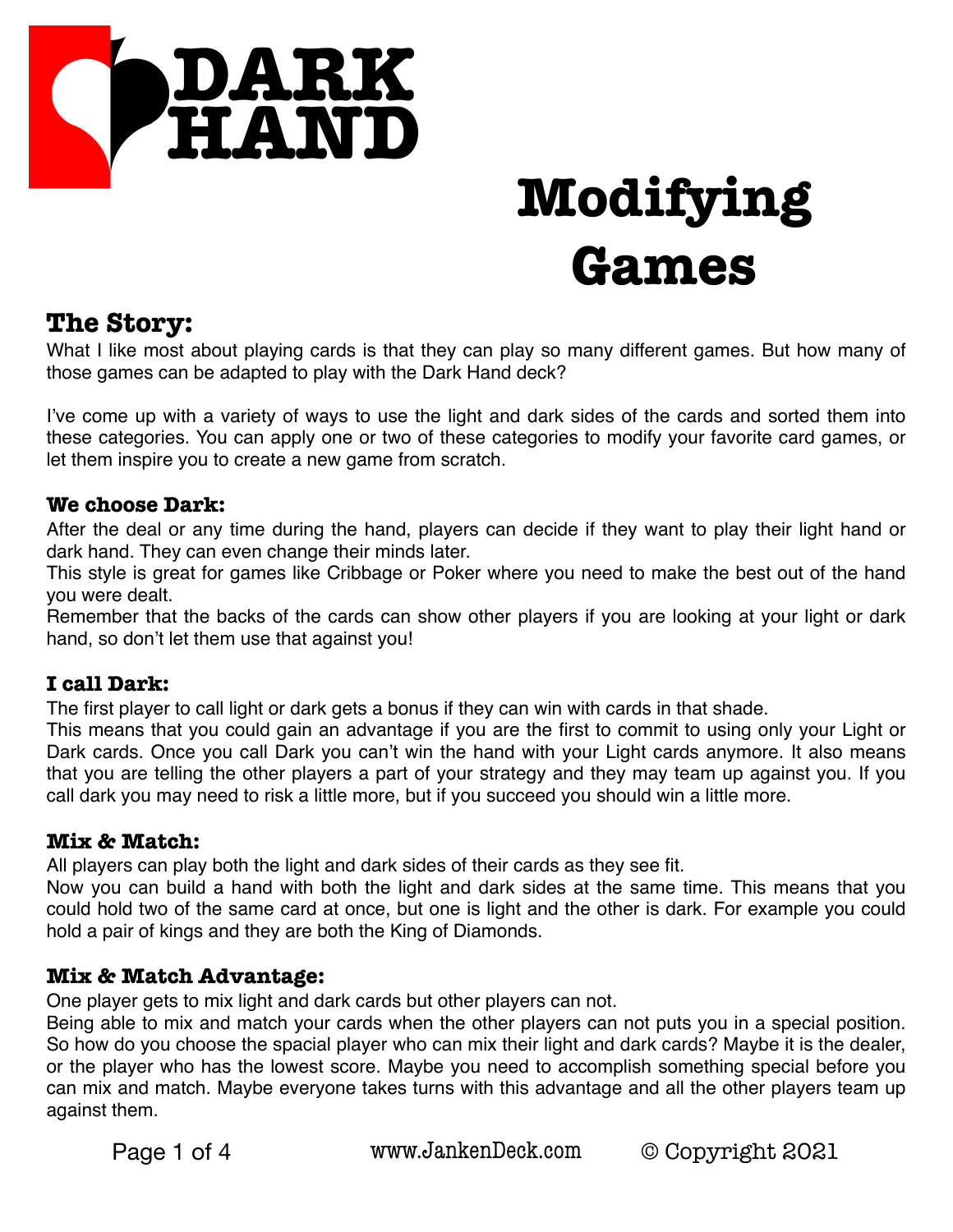

### **I play Light, you play Dark:**

A basic style for 2 player games. One player just plays the light cards while the other just plays the dark. So if you are playing light, you compare and match the light sides of your cards to the light sides of your opponent's cards. Your opponent will compare and match the dark sides of their cards to the dark sides of yours.

You can also play in two teams where one team plays light and the other plays dark. You might also make a rule that lets both players switch to opposite shades at the same time.

#### **We all play Light, then We all play Dark:**

All players start by playing light, then they all switch shades at the same time.

The game starts like a normal card game where everyone plays their light cards, but something triggers everyone to switch to their dark hand. Then later they can all switch back to their light hand again. Maybe the trigger is when someone plays a special card, like an 8 or an Ace. Maybe everyone switches after a trick has been taken. Maybe whoever leads the trick gets to choose light or dark for everyone. Just remember, any time you discard a light card, you are discarding one of your dark cards too!

#### **We play Both:**

All players play their Light hand and Dark hand at the same time, but do not Mix and Match. Essentially you are playing two hands at once, one light and one dark. Can you build a winning hand with your light and dark cards at the same time? Or win rummy with both light and dark melds?

#### **Light connects to Dark:**

Each card is a bridge between the light and dark universe. For example, the Seven of Clubs in the light universe is always connected to the Jack of Spades in the dark universe. In this way a set of light cards could connect to a set of dark cards.

#### **We play Light vs. The Dark:**

All players play light against an unseen force playing the dark cards.

While you and your opponents are playing with the light cards, an imaginary player is collecting points from the dark sides of any cards that you play. So now you must not only beat your opponent, you must also work together to keep this dark opponent from defeating you all!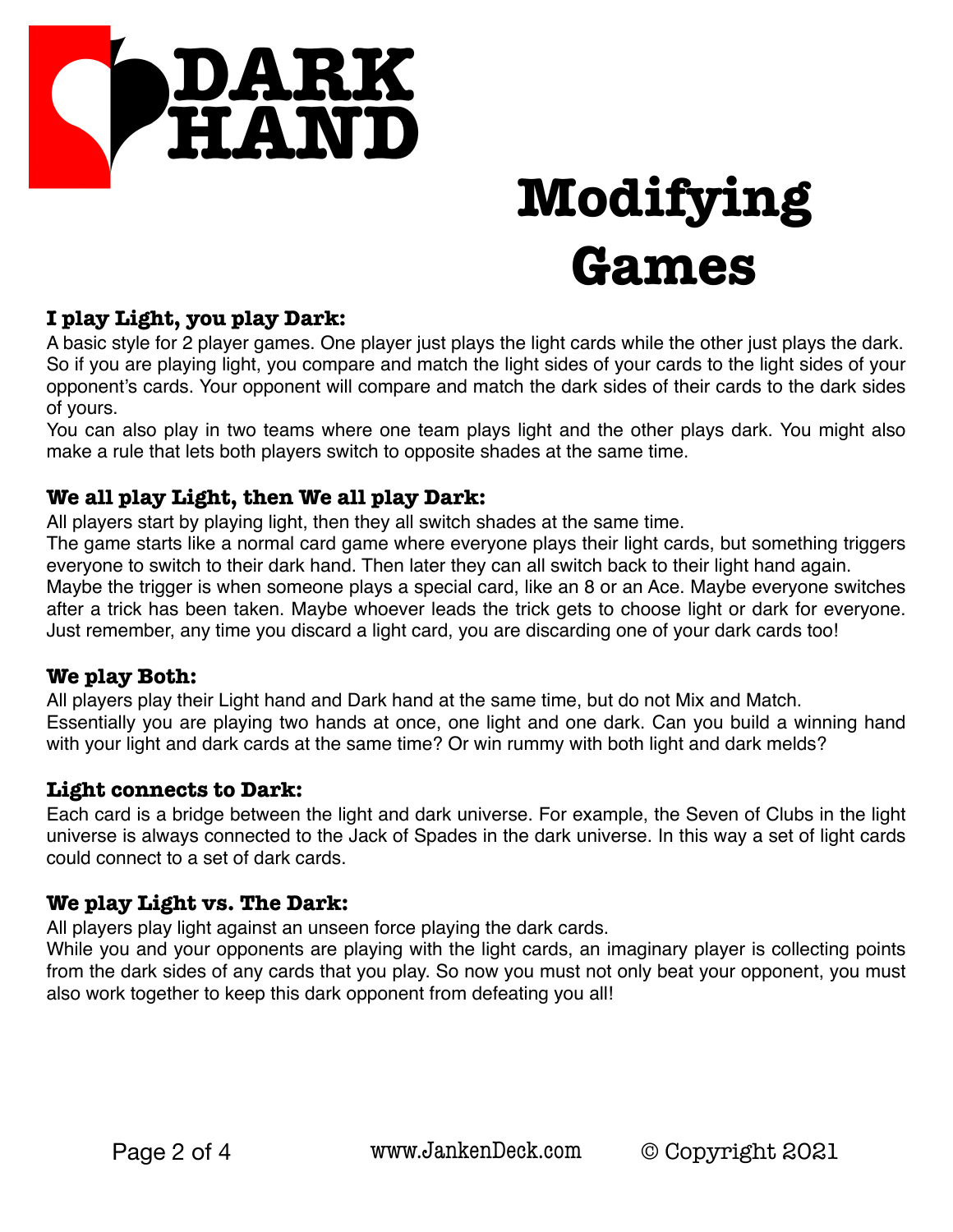

#### **Light rules and Dark rules:**

The game rules change when you switch between light and dark cards. They may even be totally different games!

#### **I change your shade, I change my shade:**

You can do something to force a player to change between their light and dark hands, or you can do something that lets you change between your light and dark hands. This can be a fun strategy if you score more points with your dark hand than your light hand.

#### **Dark Penalty:**

Everyone plays their light hand like a normal game, but if you are willing to pay a price, you can play your Dark Hand instead.

#### **Everyone plays Light:**

The Light and Dark sides both contain a complete 52 card deck. If you just want to play a normal card game you can always just ignore the dark side to play with the light side.

#### **Some observations:**

Some games work with more than one category. You can even try making a game that shifts from one category to another.

There may be more categories I haven't thought of yet. Maybe you can come up with something new?

Some games are just impractical for the Dark Hand deck. For example, games like solitaire where you sort the whole deck by suit don't really let you use both light and dark cards.

It's all about the fun!

Don't be discouraged if you make a game that doesn't quite work out or isn't as fun as you hoped. After playing, sometimes a game needs a few adjustments to balance it out.

Ideally, a game should offer a player choices. Winning a game should take a balance of skill and luck.

Page 3 of 4 www.JankenDeck.com © Copyright 2021